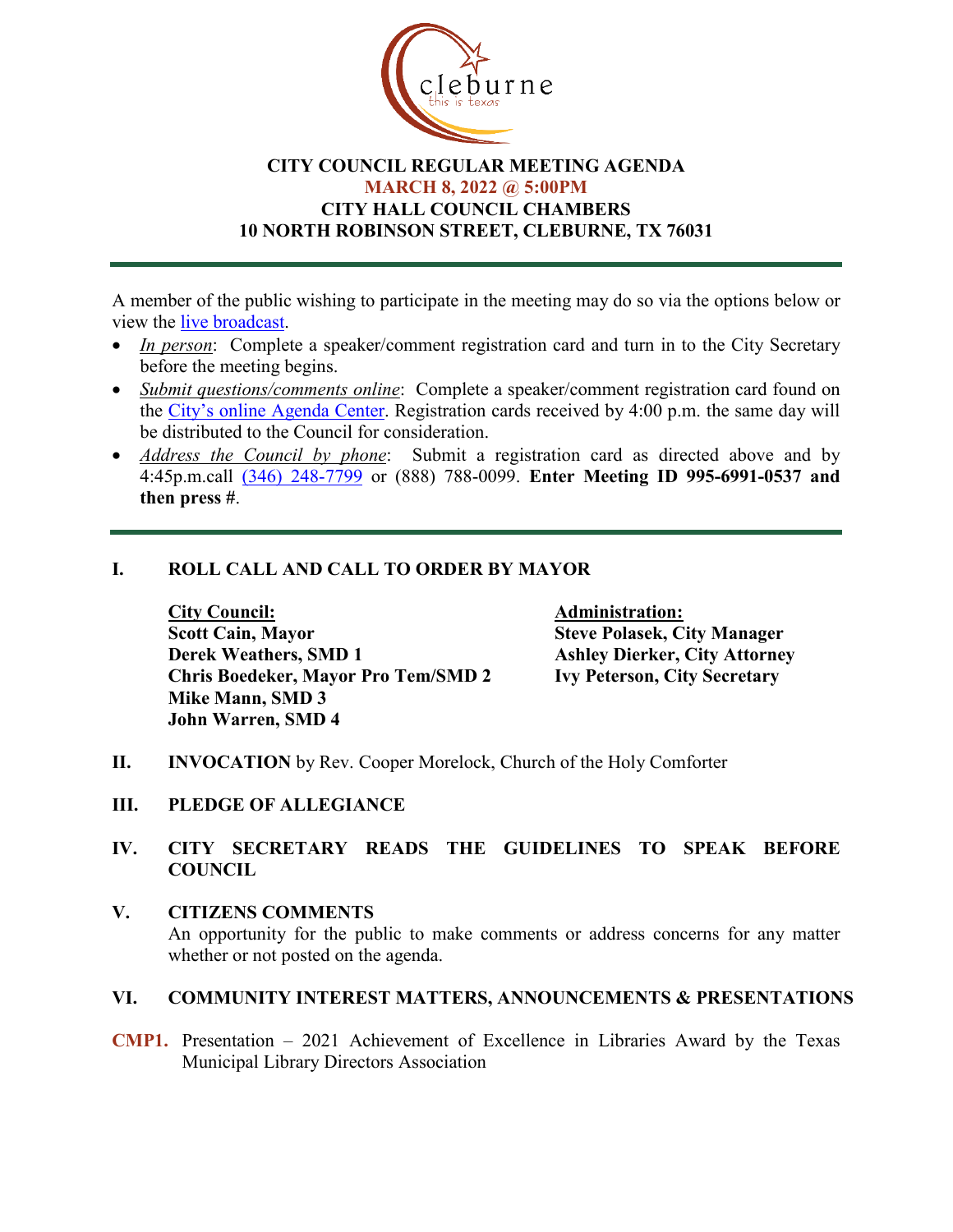# **CONSENT AGENDA**

All of the following items on the Consent Agenda are considered to be routine and selfexplanatory by the Council and will be enacted with one motion. There will be no separate discussion of these items unless a Council Member or citizen so requests. For a citizen to request removal of an item, a speaker card must be filled out and submitted to the City Secretary prior to the beginning of the meeting.

# **MN1. CONSIDER MINUTES FOR THE FEBRUARY 22, 2022 REGULAR COUNCIL MEETING.**

# **RS1. CONSIDER A RESOLUTION CONSENTING TO THE EXTENSION OF THE DECLARATION OF LOCAL DISASTER UNTIL MARCH 22, 2022.**

Presented by: Steve Polasek, City Manager

Summary**:** On March 23, 2020, the Mayor executed a Declaration of Local Disaster ("Declaration") for the City of Cleburne pursuant to Section 418.108(a) of the Texas Government Code, which was for a period of seven days. In accordance with 418.108(b) of the Texas Government Code and following Governor Greg Abbott's executive orders, the City Council has approved extensions to said Declaration, and continues to take actions to promote health and safety, and suppress the spread of COVID-19 in the community. This resolution for your consideration is to extend the existing Declaration to the next regular council meeting date of March 22, 2022 at 11:59 p.m. central standard time.

#### **OR1. CONSIDER AN ORDINANCE ACCEPTING CERTIFICATE OF UNOPPOSED CANDIDATES FOR THE OFFICES OF MAYOR AND COUNCILMEMBER FOR SINGLE MEMBER DISTRICT ONE; DECLARING THE MAY 7, 2022 GENERAL ELECTION CANCELLED FOR THESE TWO SEATS AND DECLARING THE UNOPPOSED CANDIDATES ELECTED TO OFFICE.**

Presented by: Ivy Peterson, City Secretary

Summary**:** On February 8, 2022, the City Council ordered the May 7, 2022 General Election to elect a Mayor at-large and Councilmembers for Single Member Districts One and Four. The period has expired for filing applications for place on the ballot including write-ins and the candidates for Mayor and Councilmember Single Member District One seats are unopposed. Section 2.053 of the Texas Election Code provides that upon receipt of Certification of Unopposed Candidates, the governing body shall declare each unopposed candidate elected to office and cancel the election for the respective seats.

Oaths of office are to be administered and certificates of election presented at the first regular meeting following May 7, 2022, the date, which the election would have been held, or at a meeting scheduled for such ceremonial matters.

# **OR2. CONSIDER AN ORDINANCE AMENDING THE MAY 7, 2022 ORDER OF GENERAL ELECTION FOR THE PURPOSE OF AMENDING VOTING PRECINCTS AND ASSIGNING ELECTION DAY POLLING LOCATIONS.**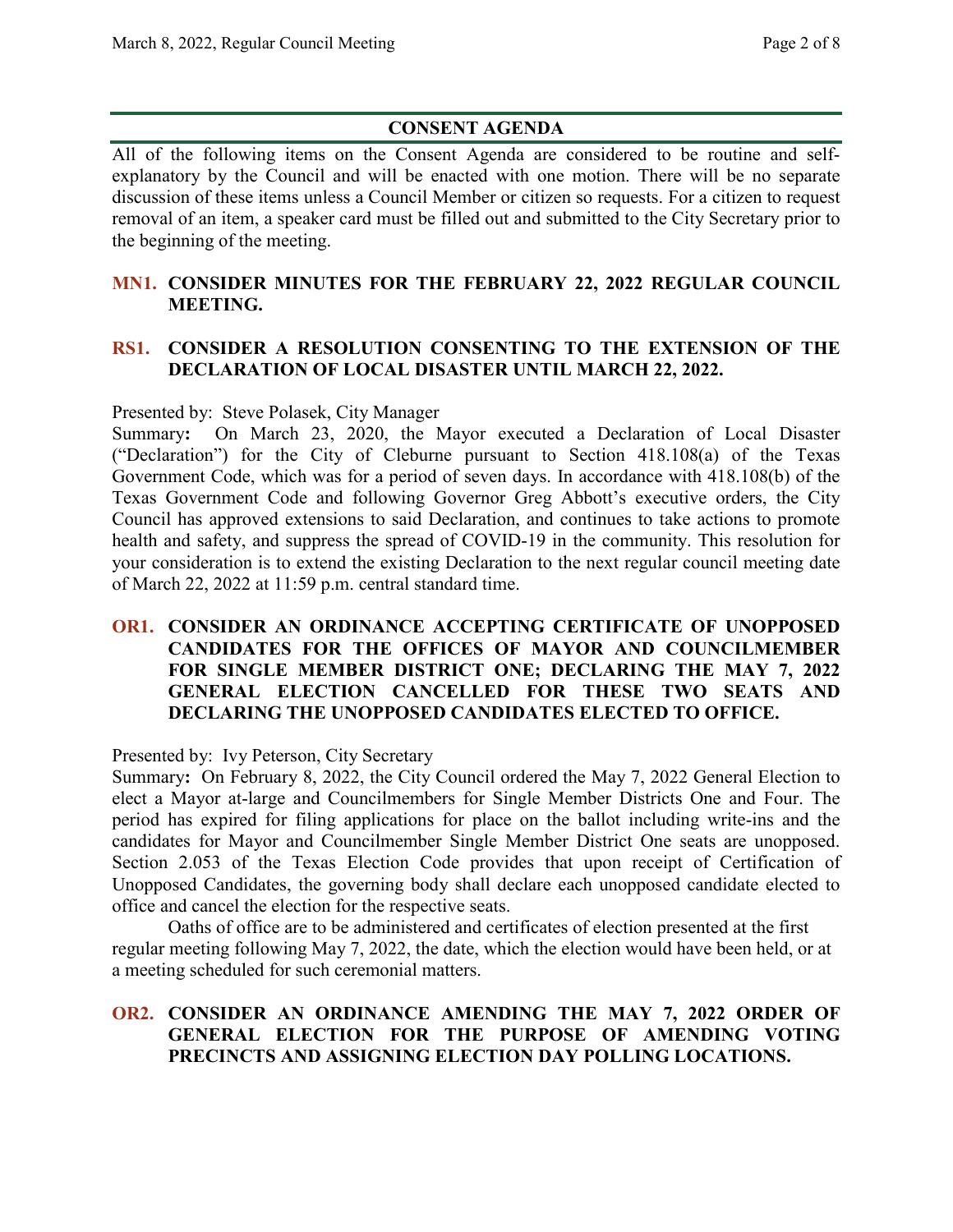#### Presented by: Ivy Peterson, City Secretary

Summary**:** Following the candidate period, the City will conduct an election in District 4, and on behalf of the Cleburne Independent School District (CISD), the City will administer the CISD's election for Board of Trustees, Places 6 and 7 as per the Joint Election Agreement. The City Council officially ordered the May 7, 2022 election at their meeting on February 8th, that included the designation of 4 election day polling locations.

For the efficient administration of the City's and CISD's joint election, and as authorized by Texas Election Code Section 42.061, this Ordinance would establish and assign election districts (i.e. precincts) and amend election day polling locations by combining District 1: Cleburne ISD Administration, 505 North Ridgeway Drive, and District 3: Cooke Elementary School, 902 Phillips Avenue into one district. In accordance with the City Charter, Section 3.3: Manner of Holding Elections, it provides "…the City Council shall have full power and authority to pass such ordinances as it shall deem expedient for conducting elections."

The Joint Election Agreement with CISD also includes election day polling places and should Council approve this ordinance, the amendment to the Agreement will be considered by the CISD Board of Trustees at their next meeting on March 21, 2022. The proposed Ordinance has been reviewed by legal counsel and meets all applicable local and state laws.

#### **RS2. CONSIDER A RESOLUTION AUTHORIZING A CONTRACT RENEWAL WITH REPUBLIC SERVICES FOR SLUDGE TRANSPORTATION AND DISPOSAL TO A PERMITTED SOLID WASTE LANDFILL.**

Presented by: Jeremy Hutt, Director of Public Works

Summary**:** In 2018, the City solicited for annual sludge transportation and disposal services for the Wastewater Treatment Plant for an initial twenty-four (24) month term with three (3) additional one-year options to renew. A contract with Republic Services was approved by Resolution #RS11-2018-96.

This 2022 renewal will allow the services to continue for the  $4<sup>th</sup>$  year of a possible 5-year total contract term. Republic Services has historically performed all services in compliance with the contract. The proposed renewal will include a 3% increase per ton, increasing the current price of \$45.20 to \$47.00 per ton. This has been requested by Republic Services to cover cost increases that they have experienced. This price increase request has been reviewed by Finance and has been determined to be reasonable and acceptable.

# **RS3. CONSIDER A RESOLUTION ACCEPTING THE CAPITAL IMPROVEMENTS ADVISORY COMMITTEE'S SEMI-ANNUAL REPORT, YEAR-END 2021, AS TO THE PROGRESS OF THE CAPITAL IMPROVEMENT PLAN OF THE CITY OF CLEBURNE'S WATER, WASTEWATER, AND ROADWAY IMPACT FEE ORDINANCE.**

Presented by: Jeremy Hutt, Director of Public Works

Summary: Pursuant to Chapter 395 of the Texas Local Government Code, the City of Cleburne Capital Improvements Advisory Committee (CIAC) is required to file semi-annual reports to the City Council on the administration of the city's impact fee program.

Staff provided the semi-annual presentation of revenues and expenditures for water, wastewater, and roadway impact fees to the CIAC on February 28, 2022. The CIAC's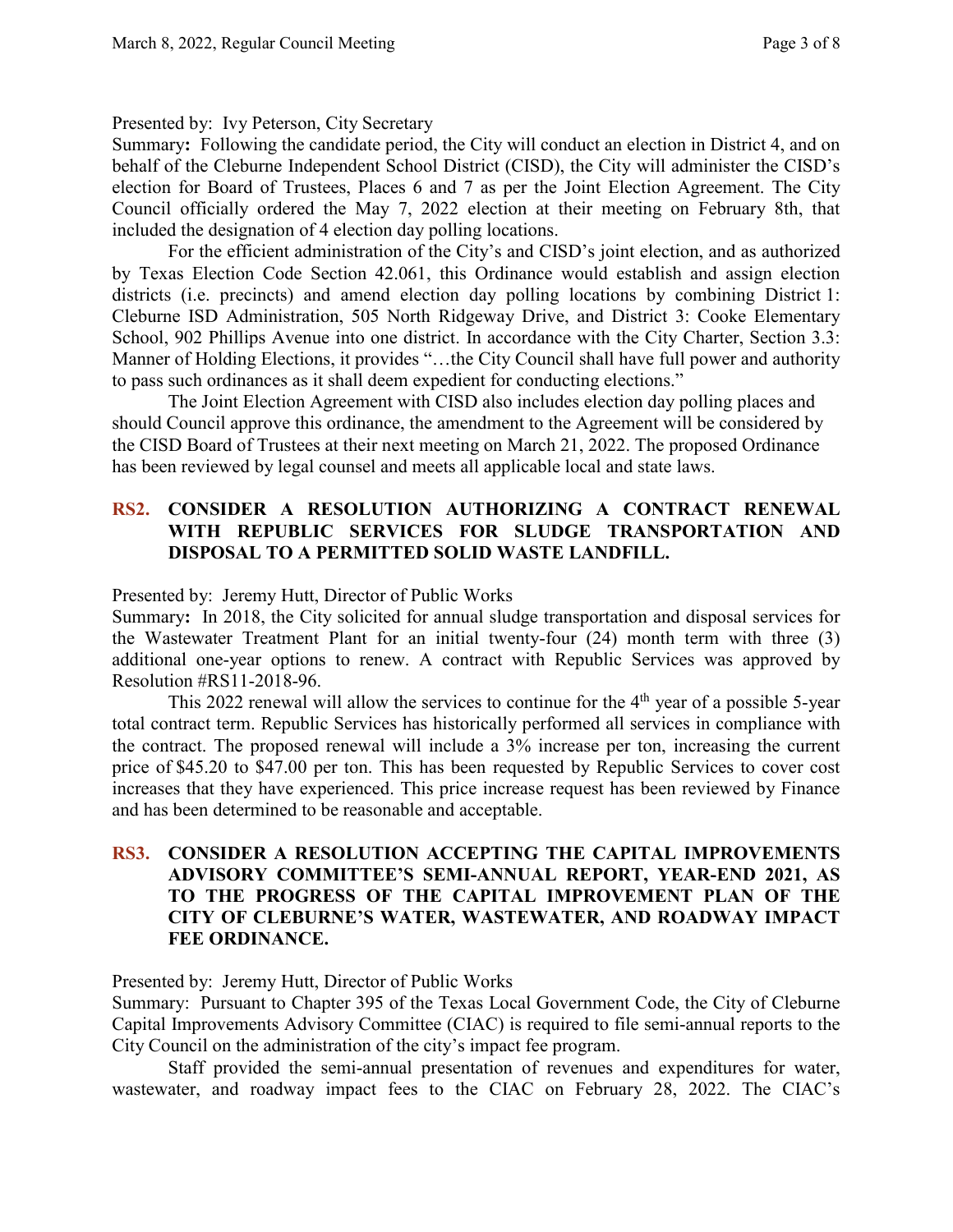recommendation on the City of Cleburne's water, wastewater, and roadway impact fee program is to continue forward with no changes at this time, and is included in their report to the City Council.

#### **OR3. CONSIDER AN ORDINANCE AMENDING THE FISCAL YEAR 2022 4B ECONOMIC DEVELOPMENT CORPORATION BUDGET IN THE AMOUNT OF \$82,000 FOR COSTS ASSOCIATED WITH THE ADDITION OF A PROJECT MANAGER POSITION***.*

Presented by: Rhonda Daugherty, Director of Finance

Summary: In anticipation of the upcoming Parks & Recreation Master Plan improvements, the Parks & Recreation Department is requesting the addition of a Project Manager position to coordinate the construction activities of the Parks & Recreation Master Plan projects.

| Estimated Costs - Project Manager - FY 2022 addition |          |
|------------------------------------------------------|----------|
| Project Manager salary & benefits                    | \$64,000 |
| Construction/renovation of office space              | \$12,000 |
| Office Supplies (including IT related items)         | \$6,000  |

The annual compensation and benefits for the proposed Project Manager, Grade 28, is estimated to be \$110,500. The prorated portion for Fiscal Year 2022 is estimated at \$64,000, assuming a hire date of mid-March, 2022. The remaining requested funds will be allocated to renovating office space at the Parks & Recreation Administration building located at 418 W. Henderson Street, and the necessary computer, phone and office supplies.

The proposed additions to the 4B appropriations will be funded from 4B fund balance reserves, increased total adopted expenditures from \$3,946,457 to \$4,028,457. This amendment was considered and approved by the 4B Economic Development Corporation Board at a special meeting held March 3, 2022.

# **OC1. CONSIDER APPROVING ACCOUNTS PAYABLE FOR THE MONTHS OF DECEMBER 2021 AND JANUARY 2022.**

Presented by: Rhonda Daugherty, Director of Finance

# **ACTION AGENDA**

**OR4.** *\*PUBLIC HEARING\** **CONSIDER AN ORDINANCE REZONING ±0.51 ACRES FROM SF-4 (SINGLE-FAMILY DWELLING DISTRICT) TO PD (PLANNED DEVELOPMENT DISTRICT) FOR A DUPLEX RESIDENTIAL DEVELOPMENT, LOCATED AT 216 CLEVELAND STREET, AS REQUESTED BY MIRGON ENTERPRISES, REPRESENTED BY MARTHA MIRANDA, CASE ZC22-004.**

Presented by: David Jones, Director of Community Development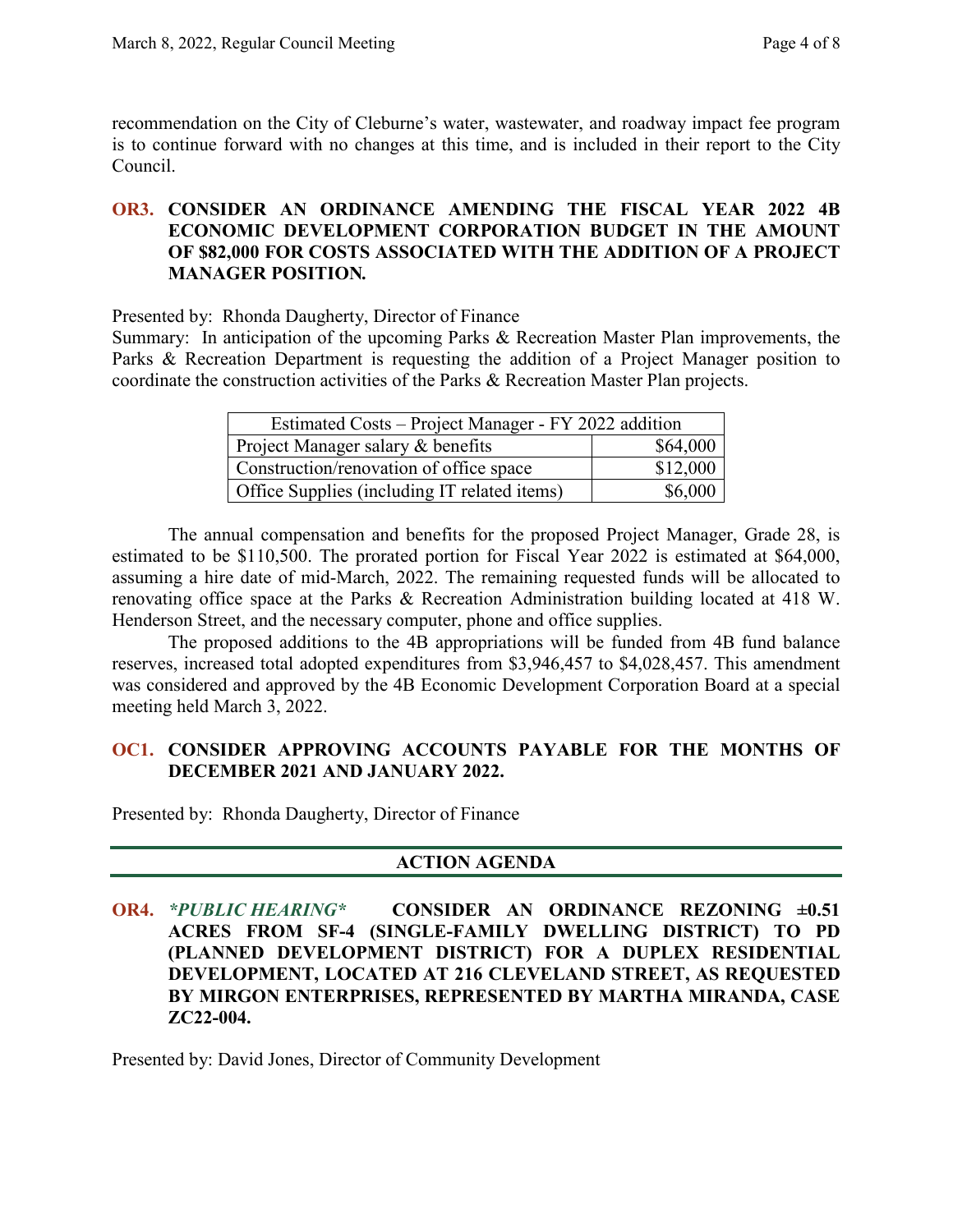Summary: The applicant has requested to rezone approximately 0.51 acres from SF-4 (Single-Family Dwelling District) to PD (Planned Development District) for two (2) duplexes, each to be located on its own lot, on property located at 216 Cleveland Street.

The applicant is requesting a base zoning of D (Duplex or Two-Family Dwelling District) with a deviation from the required building setbacks and the inclusion of architectural design standards and landscaping for the proposed development.

The Planning and Zoning Commission considered this request at their February 28, 2022 meeting and recommended approval with a vote of 4-3.

# **OR5.** *\*PUBLIC HEARING\** **CONSIDER AN ORDINANCE REZONING ±31.43 ACRES FROM IH (INTERIM HOLDING DISTRICT) TO PD (PLANNED DEVELOPMENT DISTRICT) FOR A SINGLE-FAMILY RESIDENTIAL DEVELOPMENT, GENERALLY LOCATED ON THE EAST SIDE OF SOUTH NOLAN RIVER ROAD, WEST OF BROWNING LANE AND EMERSON DRIVE, AS REQUESTED BY M. SHARP FAMILY LP, REPRESENTED BY CORY MURRAY, CASE ZC21-032.**

Presented by: David Jones, Director of Community Development

Summary**:** The applicant has requested to rezone approximately 32 acres from IH (Interim Holding District) to PD (Planned Development District) for a single-family residential development, generally located on the east side of S. Nolan River Road and west of Browning Lane and Emerson Drive.

The Planned Development (PD) allows for a residential subdivision consisting of 76 single-family lots and four (4) open space lots. The applicant is requesting a base zoning of SF-4 (Single-Family Dwelling District) with a deviation from required side and rear yard building setbacks. The applicant is proposing the inclusion of architectural design standards, residential landscaping and subdivision features including signage and perimeter fencing. The applicant is also proposing a retention pond, fountain and walking trail within the open space lots.

The Planning and Zoning Commission considered this request at their February 28, 2022 meeting and recommended approval with a vote of 7-0 with the following conditions:

- i. All homes backing up to existing homes be single-story;
- ii. The proposed fence running along S. Nolan River Road be constructed of brick with stone columns;
- iii. The proposed retention pond must maintain a constant water level year-round;
- iv. Full irrigation of all single-family lots;
- v. Cementitious siding or similar material to be used on the second story;
- vi. The proposed playground to be included as a park amenity; and
- vii. A minimum 15-foot rear yard setback.

# **RS4. CONSIDER A RESOLUTION AUTHORIZING AN ADVANCE FUNDING AGREEMENT WITH THE TEXAS DEPARTMENT OF TRANSPORTATION FOR THE DESIGN AND CONSTRUCTION OF INDUSTRIAL BOULEVARD FROM THE CHISHOLM TRAIL PARKWAY TO SH171.**

Presented by: Jeremy Hutt, Director of Public Works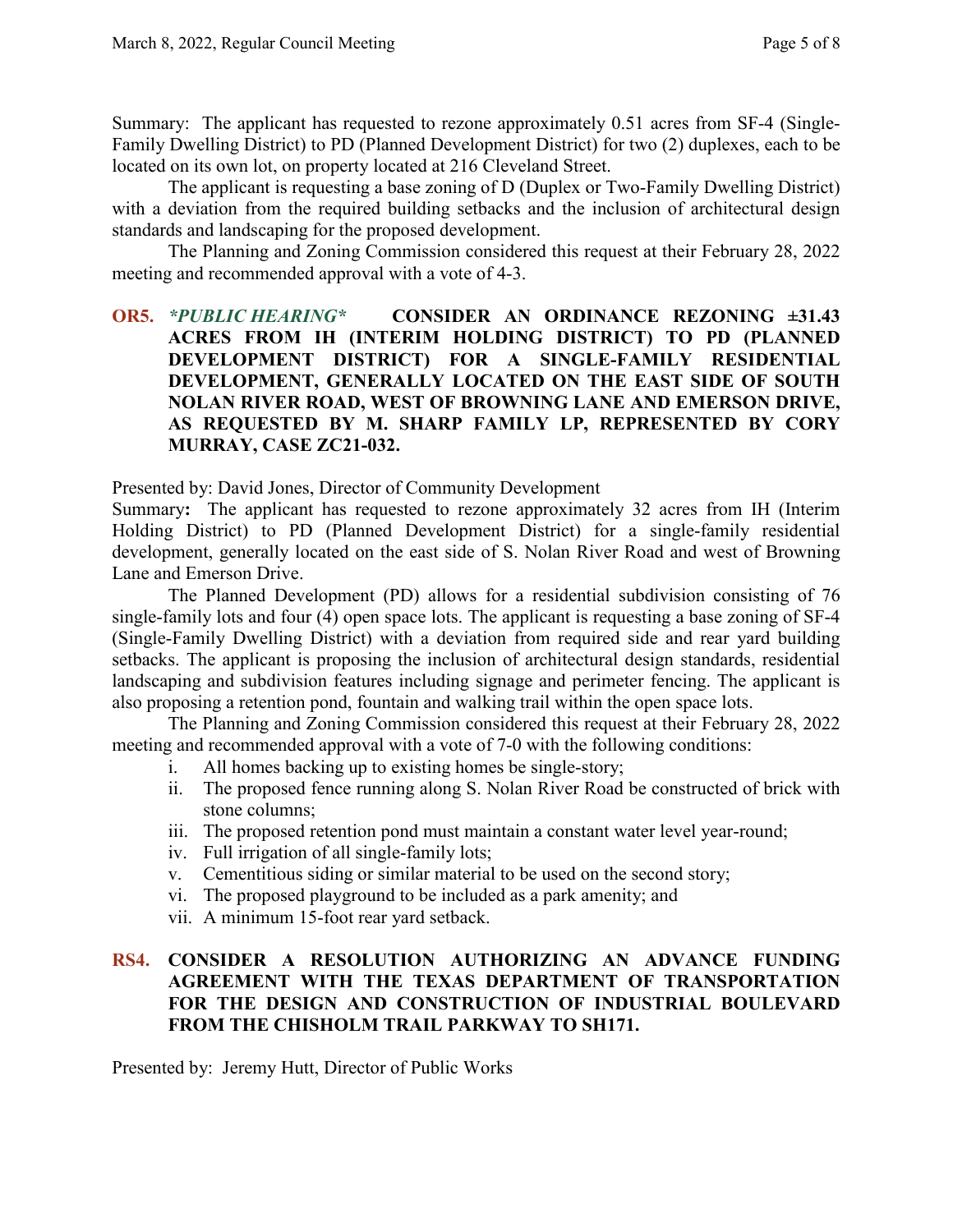Summary**:** The City of Cleburne has worked with the North Central Texas Council of Governments on funding assistance for improvements to Industrial Boulevard near the Chisholm Trail Parkway. On January 27, 2022, the Texas Transportation Commission approved the use of surplus toll revenue funds for a list of projects recommended by the Regional Transportation Council, including the Industrial Boulevard Project.

The Texas Department of Transportation (TXDOT), through an Advance Funding Agreement (AFA), administers the funds. The AFA outlines the cost share for the project, which is an 80/20 split, with the City responsible for 20% of the total project costs plus any overruns. The City will manage the project. The State will pay the City \$120,000 for its share of engineering design fees within 30 days of signing the AFA. The State will pay \$1,200,000 to the City for construction costs in fiscal year 2023. Any funds not spent on the project must be returned to the State. All funds must be returned if the project is not completed within 10 years.

The Project will include rebuilding and widening the existing narrow roadway to a full 2 lane section, with wider lanes to accommodate the heavy truck traffic on the roadway. Turn lanes at the intersections will also be included, where needed. Upon execution of the Agreement, staff will begin the process of hiring a consultant for design of the project. Construction of the roadway will occur in 2023.

The City's local match is \$30,000 for engineering costs, and \$300,000 for construction costs. While executing the AFA commits the City to the project, and the total cost of \$330,000, no funding is being allocated at this time. Funding for the design phase was included in the General Fund – Public Works Budget for Fiscal Year 2022 and will be allocated with approval of a design contract. The City's share for construction costs will be included for consideration in the FY23 budget and allocated with approval of the future construction contract.

# **OR6. REVIEW AND DISCUSS THE PROPOSED ZONING ORDINANCE UPDATE CONSISTING OF THE FOLLOWING:**

*\*CONTINUE PUBLIC HEARING\** **CONSIDER AN ORDINANCE AMENDING CHAPTER THREE: "PLAN COMPONENTS" OF THE CITY OF CLEBURNE'S 2014 COMPREHENSIVE PLAN, PLAN CLEBURNE; THE CLEBURNE COMPREHENSIVE PLAN, A VISION FOR THE FUTURE, A ROADMAP FOR GROWTH, BY REPEALING AND REPLACING THE "FUTURE LAND USE PLAN" SECTION IN ITS ENTIRETY.**

*\*CONTINUE PUBLIC HEARING\** **CONSIDER AN ORDINANCE AMENDING TITLE XV: LAND USAGE, OF THE CODE OF ORDINANCES OF THE CITY OF CLEBURNE, BY REPEALING AND REPLACING CHAPTER 155: ZONING, IN ITS ENTIRETY, AND BY REVISING THE ZONING DISTRICT MAP OF THE CITY OF CLEBURNE.**

Presented by: David Jones, Director of Community Development

Summary: This is a continuation of the public hearing from November 9, 2021 and February 8, 2022. The purpose of this item is to brief Council on public outreach efforts related to the Zoning Ordinance update, outline the next steps in the project, and to continue the public hearing to April 12, 2022 for final adoption. No action is being requested at this meeting.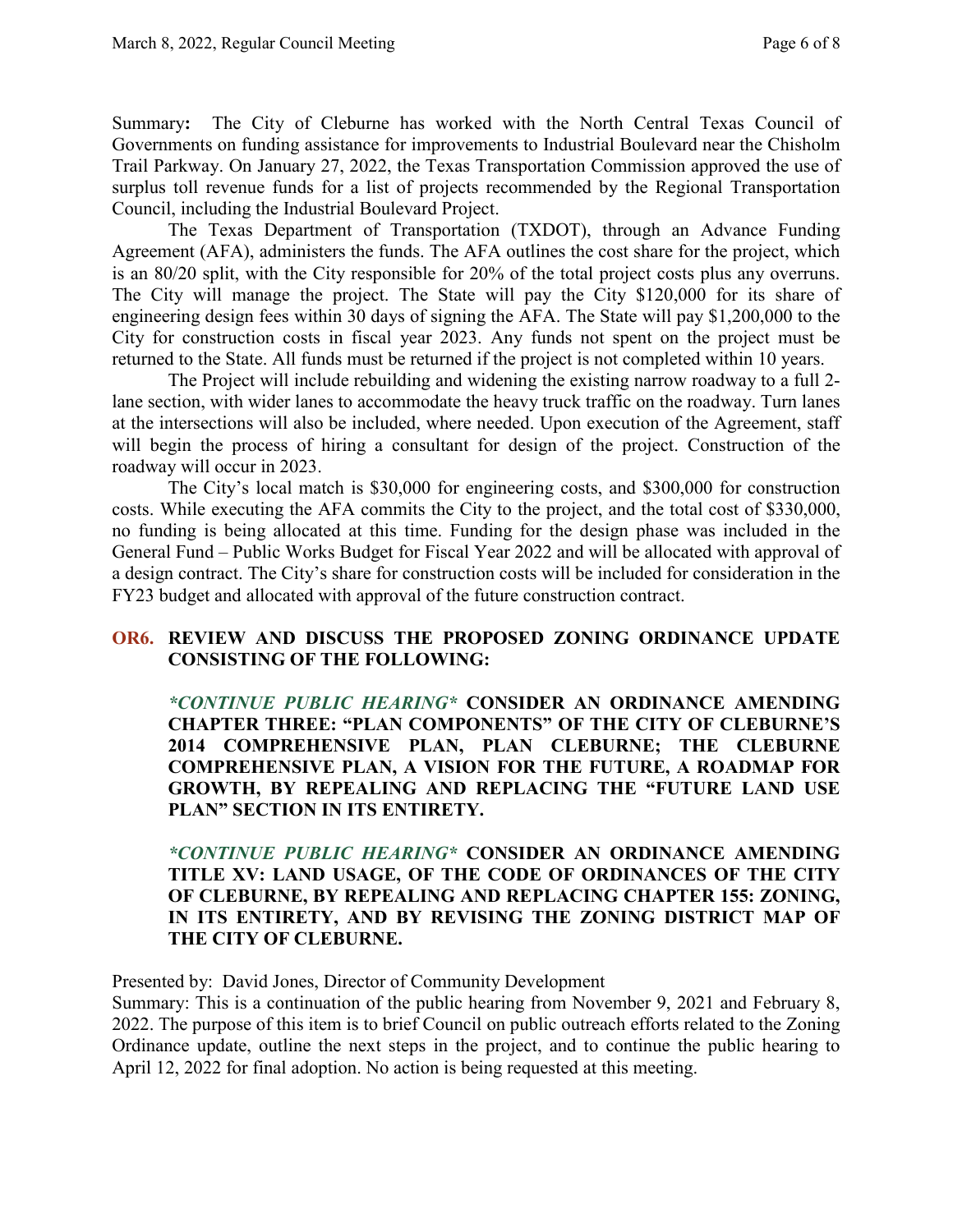#### **DISCUSSION & UPDATES**

#### **OC2. DISCUSS THE NAMING OF CLEBURNE CONFERENCE CENTER THEATER**

Presented by: Mayor Scott Cain

#### **OC3. DISCUSS KIRTLEY PARK BOAT RAMP**

Presented by: Aaron Dobson, Director of Parks & Recreation

#### **OC4. PRESENTATION TO THE CITY COUNCIL REGARDING THE POSSIBLE INTENT FOR ISSUANCE AND SALE OF CLEBURNE 4B ECONOMIC DEVELOPMENT CORPORATION SALES TAX REVENUE BONDS, SERIES 2022**

Presented by: Rhonda Daugherty, Director of Finance

#### **EXECUTIVE SESSION**

Pursuant to the Open Meetings Act, Chapter 551, and the Texas Disaster Act, Chapter 418 of the Texas Government Code, Executive Session may be held at any time during the meeting that a need arises for the City Council to seek advice from the City Attorney as to any posted subject matter of this City Council Meeting.

**Section 551.071. Consultation with Attorney** The City Council will convene into executive session to receive legal advice from the City Attorney on the following matters in which the duty of the City Attorney to the City's governmental body under the Texas Disciplinary Rules of Professional Conduct of the State Bar of Texas clearly conflicts with Chapter 551 of the Texas Government Code:

- **EXE1.** Discuss Wright Farms Municipal Utility District
- **EXE2.** Actions taken and to be taken related to securing the building located at 14 East Chambers Street (further described as the Southwest Corner of Caddo Street and Chambers Street)
- **EXE3.** Seek legal advice regarding the Pre-Treatment Program and a potential fine

Reconvene into open session for possible action resulting from any items posted and legally discussed in Executive Session.